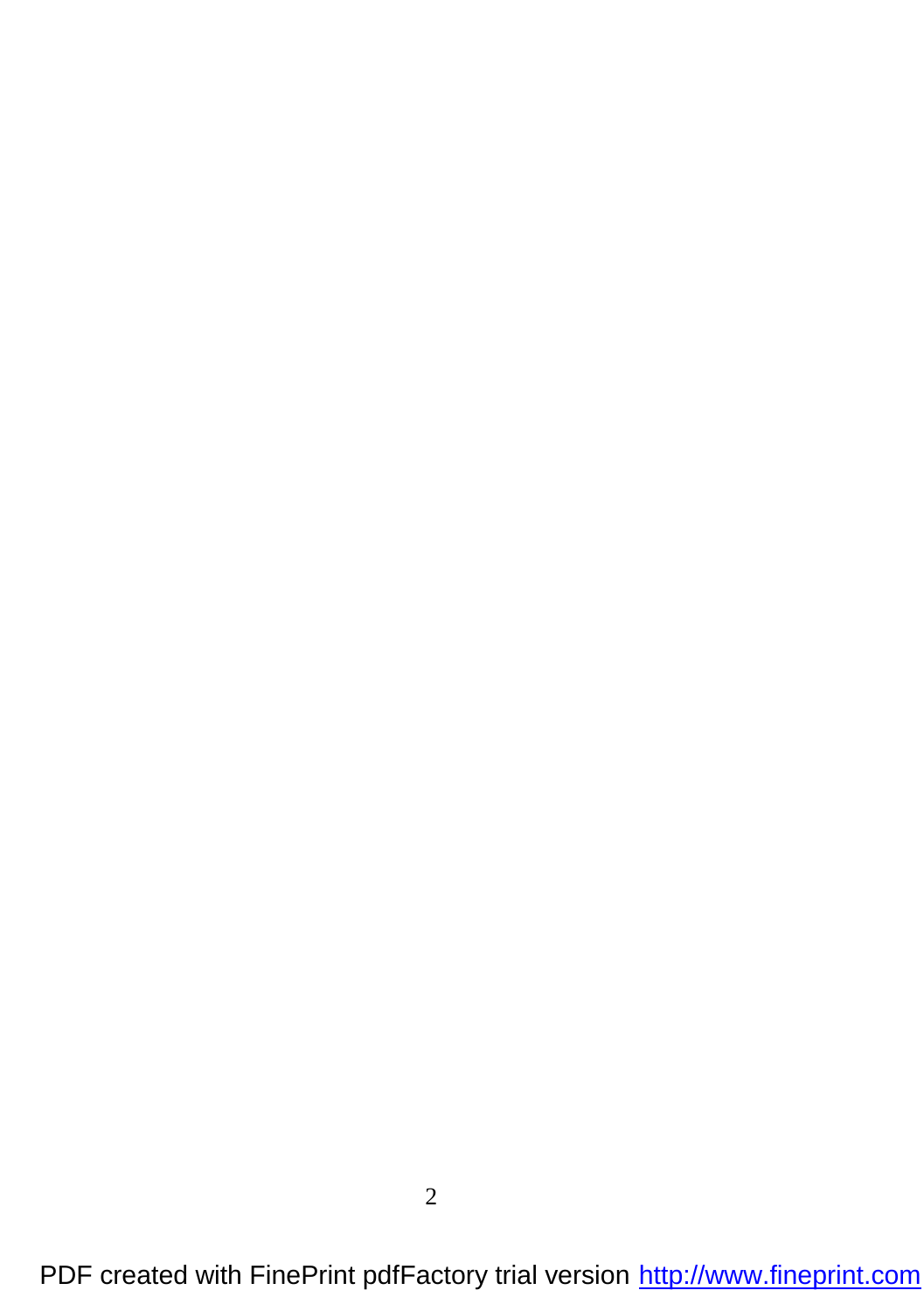# **Contents**

| How to use Chime (If enable by Installer)11   |  |
|-----------------------------------------------|--|
|                                               |  |
|                                               |  |
|                                               |  |
|                                               |  |
| How to Display Events from Memory13           |  |
|                                               |  |
| How to Get into to User Program/Client Mode15 |  |
|                                               |  |
|                                               |  |
|                                               |  |
|                                               |  |
|                                               |  |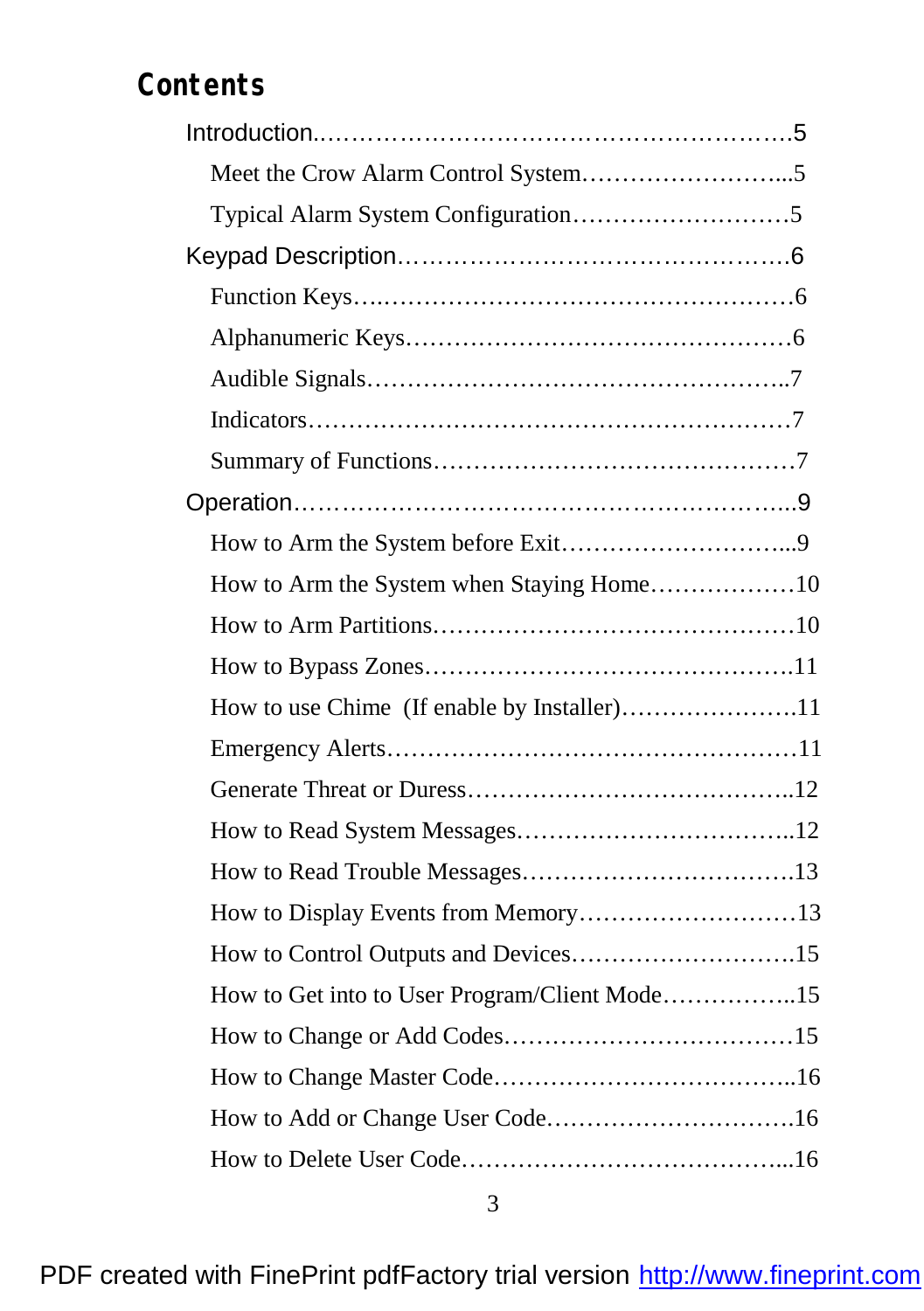PDF created with FinePrint pdfFactory trial version <http://www.fineprint.com>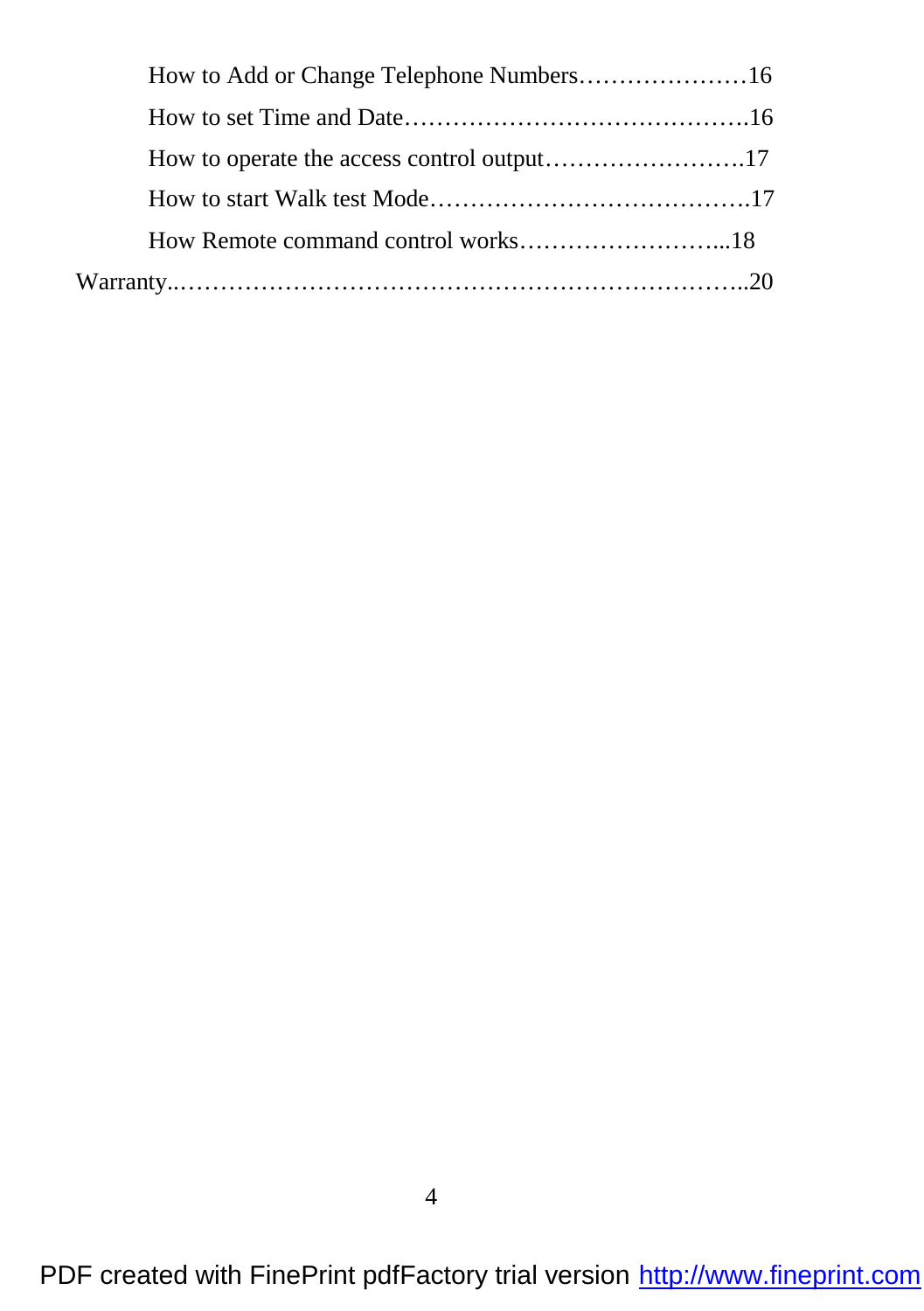# Introduction

#### **Meet the Crow Alarm Control System**

Thank you for choosing to protect your premises with a **PowerWave-8** of Crow Electronic Engineering Ltd.

PowerWave of Crow Electronic Engineering Ltd. is a highly advanced, multifunction alarm control system, designed to flawlessly manage your security system at home or at business, protects you against burglary and supports the operation of electronic devices.

The PW8 has many incredible program options and additional accessories that can enhance the standard features of the panel from "Wireless control" to Voice Prompted Telephone control". Please ask your installer to find out more about these powerful features.

You can phone your home to check or change the status of any output using the keys on your phone. Arm or disarm the whole house or just one area, all with your own voice confirming your selections.

The controller will support a 8 LED keypad or the more sophisticated LCD (liquid Crystal Display) keypad.

It also has a comprehensive alarm event memory that stores all of the controller activity with the time and date

## **Typical Alarm System Configuration**

The protected premises can be divided up to 8 zones, as defined by the installation scheme. The protected area can be grouped into 2 separate partitions (A and B). The system can be grouped for User's convenience to separate, in a business environment, the offices from the warehouse area, or in a private residence, the different rooms of the home, e.g. separate downstairs living area, detached garage, etc

Each zone can react differently to various events, to generate an alarm or activate a device.

The system can be armed in two different modes:

- 1) Arm –the protected areas are entirely vacated
- 2) Stay –people and pets populate the protected areas.

The User who has access to the keypad's control features, can change the settings.

The system can be accessed via multiple keypads (each located at a different site). Up to 8 keypads can be integrated into the system. Access levels and Users' access codes are detailed below.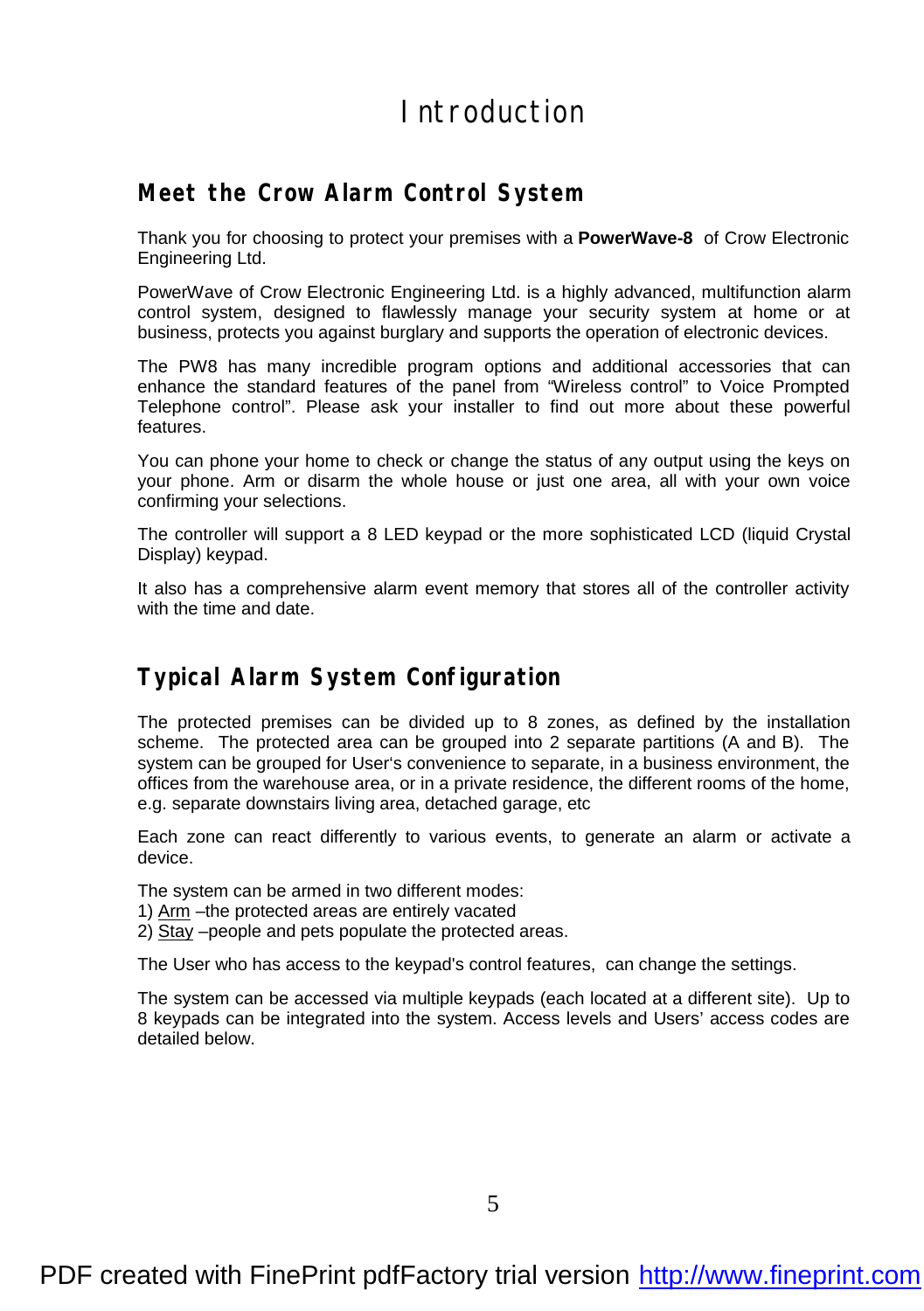# Keypad Description

The LED Keypad shows all the information required to operate the system . The User communicates with the alarm system via the keypad. The Keypad displays continuous information about the status of the alarm system, and enables the User to operate the system in different modes, change settings and program Users' access codes.

The keypad also collects and records events to be displayed afterward on request, to overview system activities, and to analyse system performance for diagnostics.

#### **Function Keys**

These keys are used to arm the system, enter commands to alter system settings, or scroll through the history events.



#### **ARM , STAY , BYPASS , PROGRAM ,CONTROL , MEMORY , PANIC , ENTER**

**Alphanumeric Keys**

These keys are used to enter codes, Initiate Emergency or for programming.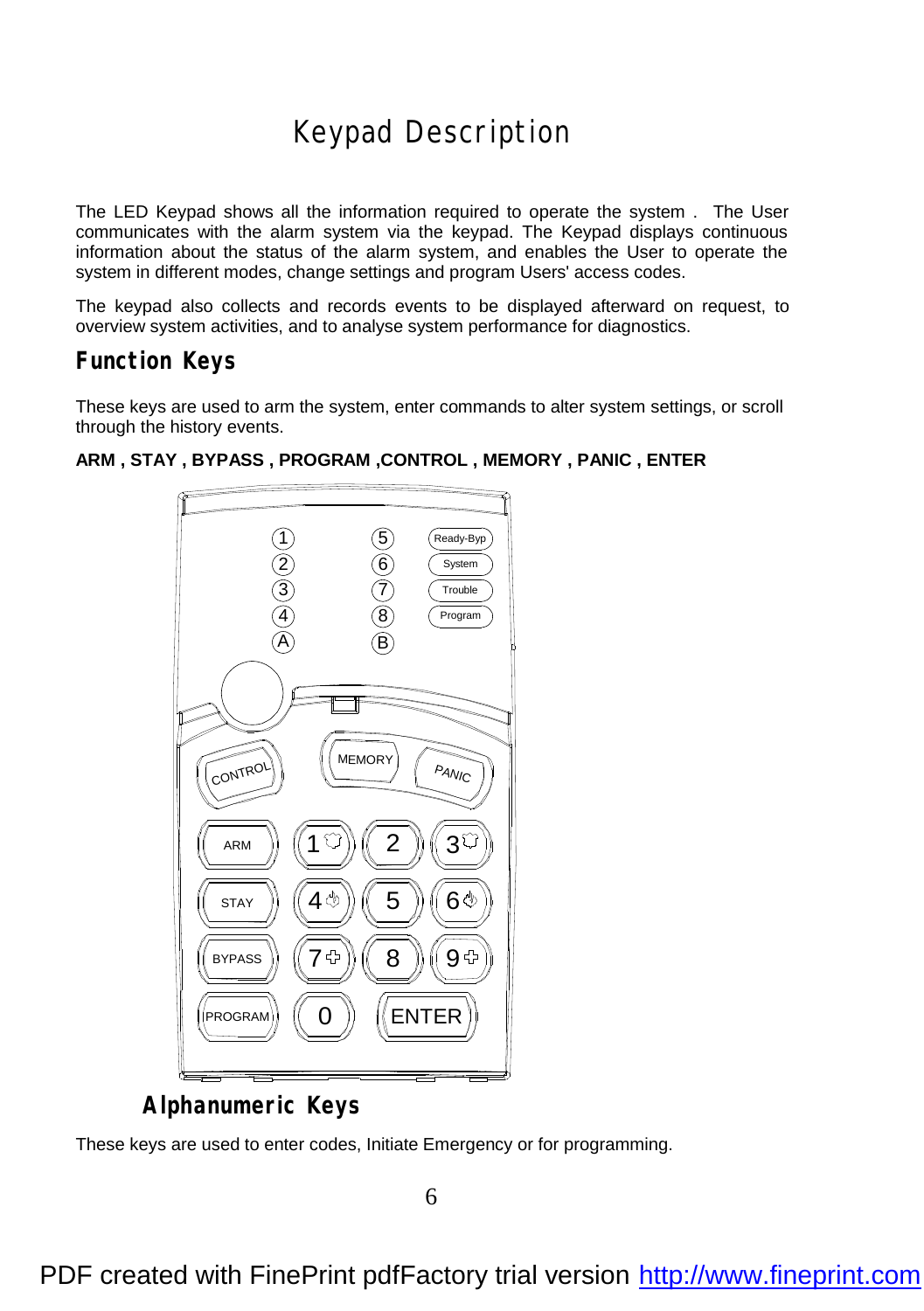# **Audible Signals**

The keypad emits signals (beeps) in response to User activities. These signals are listed in Table.

| Sound         | <b>Sequence</b>                         | <b>Description</b>                                                                                                                                                                               |
|---------------|-----------------------------------------|--------------------------------------------------------------------------------------------------------------------------------------------------------------------------------------------------|
| Short beep    | Once only                               | A key in the keypad has been pressed                                                                                                                                                             |
| 3 short beeps | Once only                               | Operation carried out successfully                                                                                                                                                               |
| Long beep     | Once only                               | Illegal operation, or wrong key pressed                                                                                                                                                          |
| Slow beeping  | Through the Exit or<br>Entry delay time | Exit or entry delay warning when arming<br>the system indicates that you must exit the<br>protected area,<br>also Entry delay warning when entering<br>via the entry zone, to disarm the system. |

## **Indicators**

There are 14 LEDs indicators show the status of the system.

Zone and Status indicators LEDs 1- 8

Partitions indicators LEDs A, B

Ready Byp **indicator**

System indicator, Trouble indicator

Program **indicator** .

## **Summary of Functions**

The system's main functions are listed in table

| <b>Function</b>             | <b>Keys</b>                                          | <b>Description</b>                                  | <b>Notes</b>                         |
|-----------------------------|------------------------------------------------------|-----------------------------------------------------|--------------------------------------|
| Full<br>or Partition<br>Arm | $ {\tt C} \circ {\tt DE} $ $\bigcap$<br><b>ENTER</b> | Initiates full arm                                  |                                      |
| Full Arm                    | <b>ARM</b>                                           | Initiates full arm                                  | Only if enabled by<br>installer      |
| Disarm<br>during exit       | <b>ARM</b>                                           | Disarms the<br>system during<br>exit delay          | Only when slow beeping<br>is emitted |
| Disarm                      | COPE<br>$ENTER$ )                                    | Disarms the<br>system                               | <b>Stopping Alarms</b>               |
| Arm Stay                    | $C$ O D E $ $<br><b>STAY</b><br><b>ENTER</b>         | Initiates partial<br>alarm when the<br>user is home | Only if enabled by<br>installer      |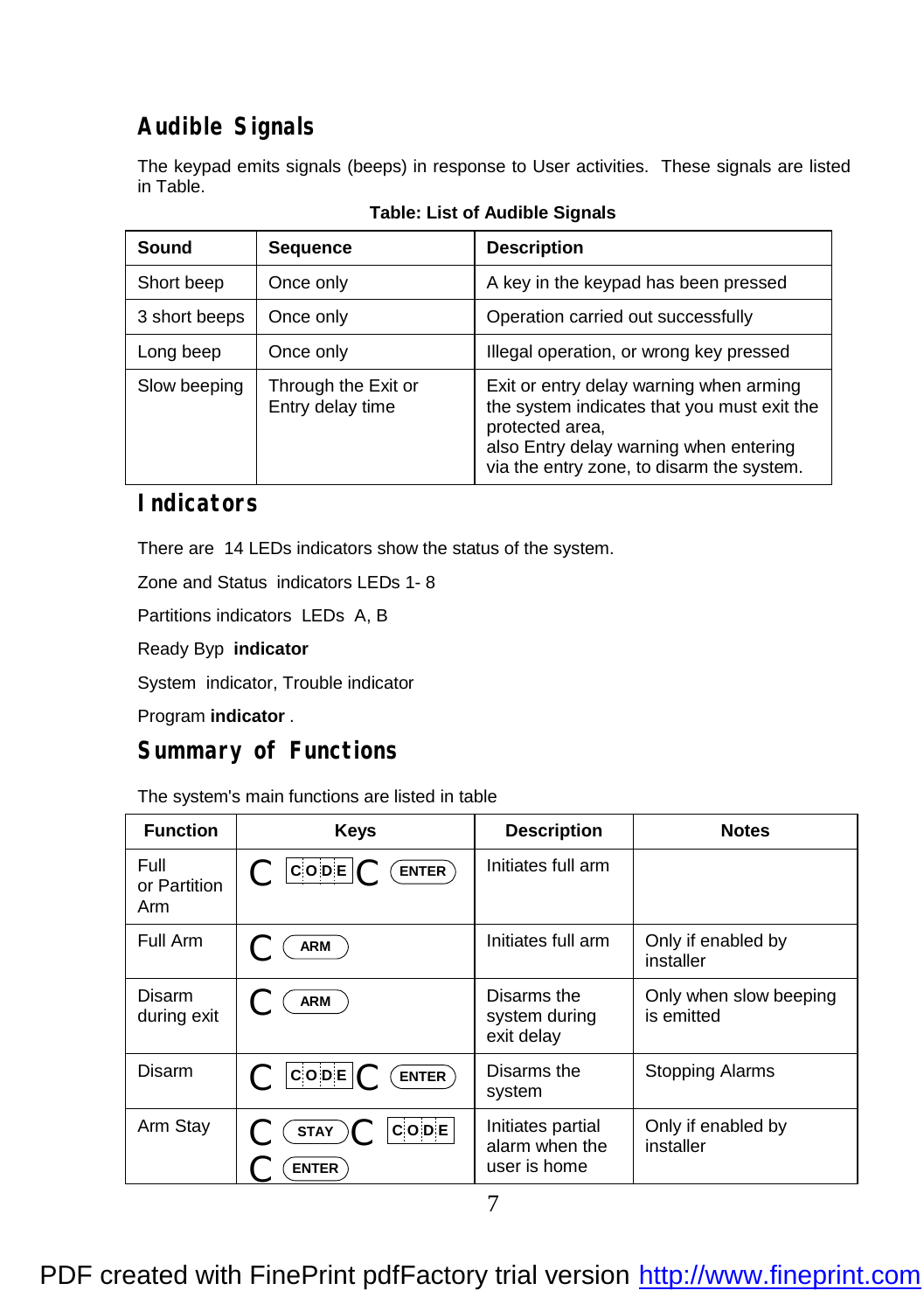|                               | ENTER                                                    |                                                       |                                                               |
|-------------------------------|----------------------------------------------------------|-------------------------------------------------------|---------------------------------------------------------------|
| Arm Stay                      | <b>STAY</b>                                              | Initiates partial<br>alarm when the<br>user is home   |                                                               |
| Disarm<br>Stay                | $\mathbf C$ CODE $\mathbf C$ (ENTER)                     | Disarms the<br>system                                 |                                                               |
| <b>Disarm</b><br>Stay         | <b>STAY</b>                                              | Disarms the<br>system                                 |                                                               |
| <b>Bypass</b>                 | Zone #<br>BYPASS)<br><b>ENTER</b>                        | Bypasses a<br>zone(s)                                 | Repeats the procedure to<br>un-bypass zones                   |
| Initiate<br>Panic             | <b>PANIC</b>                                             | Activates panic<br>alert                              |                                                               |
| Initiate<br>Panic             | $\overline{1}$<br>3<br>)—⊢                               | Activates<br>emergency alert                          | Only if enabled by<br>installer                               |
| <b>Function</b>               | <b>Keys</b>                                              | <b>Description</b>                                    | <b>Notes</b>                                                  |
| Initiate<br>Medical           | C(7)<br>9<br>$+$                                         | Activates<br>emergency alert                          | Only if enabled by<br>installer                               |
| <b>Initiate Fire</b><br>Alarm | $\overline{4}$<br>$+$ (<br>6                             | Activates<br>emergency alert                          | Only if enabled by<br>installer                               |
| Memory                        | MEMORY                                                   | Initiates display                                     | Displays events, and                                          |
|                               |                                                          | of events from<br>memory.                             | automatically scrolls to<br>the next event every 2.5          |
|                               |                                                          | <enter><br/>cancels memory<br/>readout</enter>        | sec.<br>(Use <memory> key to<br/>scroll up manually)</memory> |
| Chime<br>Enable/dis<br>able   | CONTROL<br><b>PROGRAM</b>                                | Enable or<br>disable chime<br>function                | Only if enabled by<br>installer                               |
| Control                       | $\left(\text{CONTROL}\right)$<br>Device#<br><b>ENTER</b> | Activates or<br>deactivates<br>outputs and<br>devices | Press < Control> for 2<br>seconds                             |

**Note**: If you started an operation incorrectly, press <**ENTER**> to exit and return to the previous mode.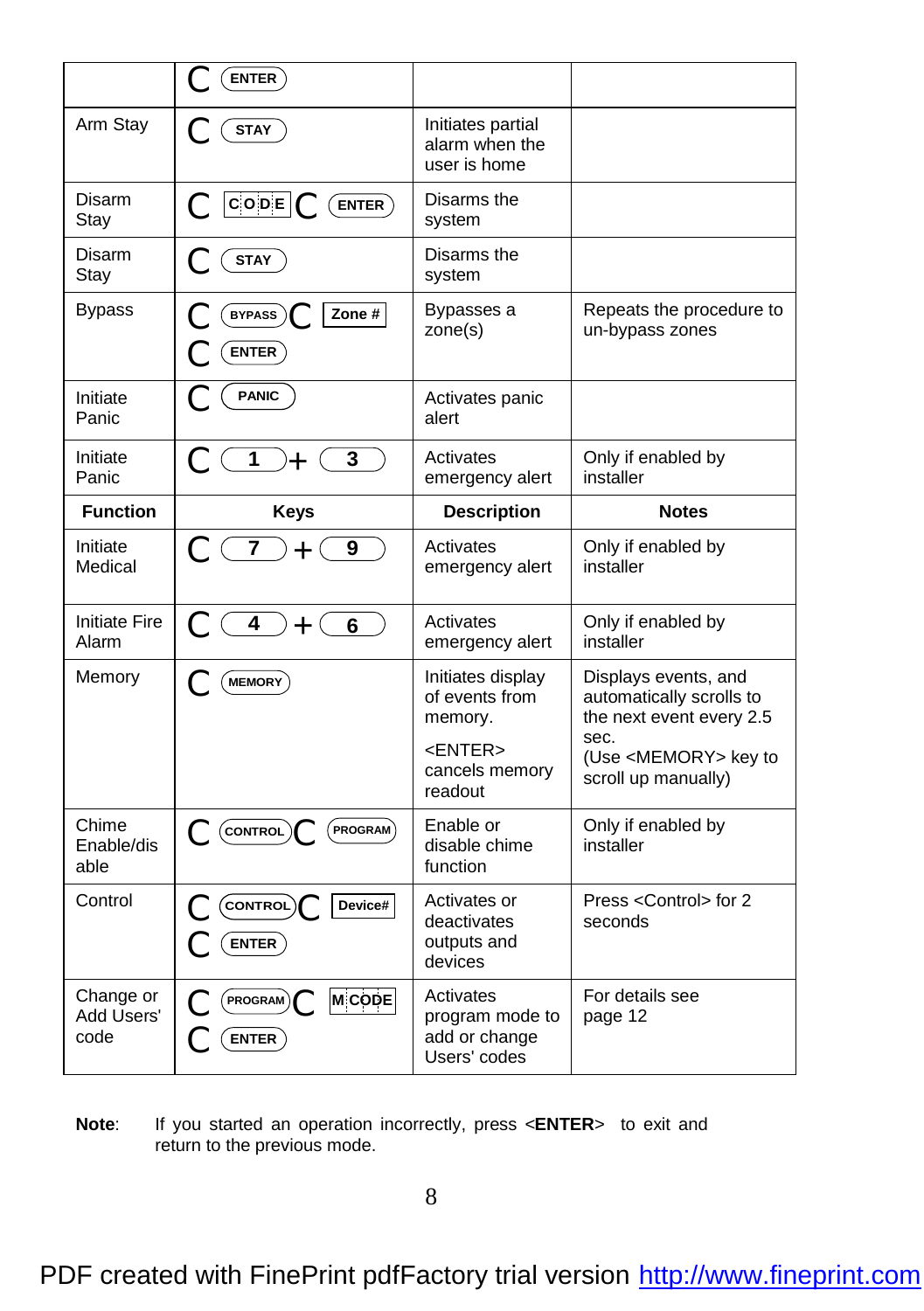# Operation

#### **How to Arm the System before Exit**

Preparing the System for Arming

Verify that the green <Ready Byp> indicator is lit .This indicator is lit only when all zones are closed (all doors, exits and windows are closed and motion in the protected area is restricted or bypassed), the system is ready to be armed. If the green  $\lt$ Ready Byp > indicator is not illuminated, the zone LED 1 to 8 is lit displays the open zones .

**Close open zones, or bypass them**. Bypass any zone you cannot close , the <Ready Byp> indicator flashes indicating bypassed zone(s) . For details see page 9.

**Note**: Bypassed zones are not protected.

• Arming the System

Before leaving premises the system has to be armed.

When the system is Ready , indicator is lit , **enter user code** and then <**ENTER**> to arm the system.

There is a exit delay prior to the system being armed. During this delay time, a slow beeping is heard to indicate that the system is not armed yet and reminds you to leave the protected area.

The **A** indicator lights up to indicate that the system is armed.

(The indicators may go out few seconds after exit delay expired , depending on the installer's setting).

If you must disarm the system during the exit delay, press <**ARM**>.

• Quick Arm(When enabled by the installer)

When the system is Ready , press <**ARM**> to arm the system.

The **A** indicator lights up to indicate that the system is armed.

During exit delay time, a slow beeping is heard to indicate that the system is not armed yet and reminds you to leave the protected area..

• Disarming the System

Enter **User's code** and press <**ENTER**>. The **A** indicator goes off to indicate that the system is disarmed.

Stopping Alarms

In case of alarm condition , Enter **User's code** and press <**ENTER**> to stop alarm any time.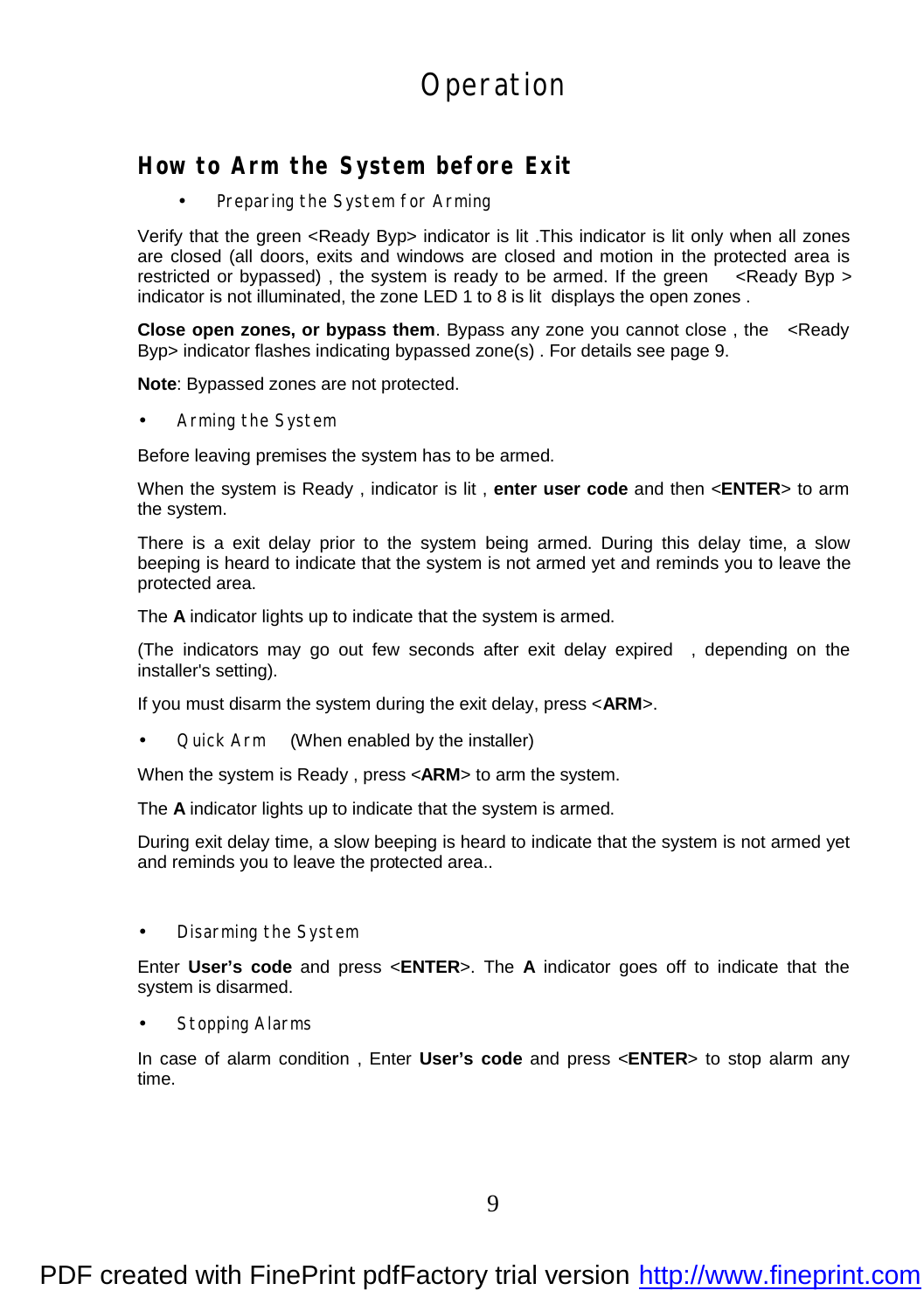# **How to Arm the System when Staying Home**

• Arming the System in Stay Mode

This type of arming is used when people are present within the protected area. At night time, when the family is about to retire , perimeter zones are protected, but not the interior zones. Consequently, interior movements will be ignored by the system.

When the system is Ready, **press <STAY>** , **enter user code,** and then <**ENTER**>.

The **A** indicator flashes to indicate that the system is armed in stay mode .

• Quick Stay When enabled by the installer, press <**STAY**> to arm the system.

During exit delay you can leave the premises. If you wish to stay or that no one will enter the protected premises, you may cancel the Entry/exit delay by pressing the <**ENTER**> key. The slow beeping stops and the system is immediately armed.

The **A** indicator flashes to indicate that the system is armed in stay mode .

(The indicators may go out a few seconds after exit delay expired , depending on the installer's setting).

• Disarming the System

Enter **user's code** and press <**ENTER**>, or press <**STAY**> if enabled by installer.

The **A** indicator goes off to indicate that the system is disarmed.

#### **How to Arm Partitions**

The protected area can be grouped into two separate partitions ( A and B ). The system can be grouped for User 's convenience to separate, in a business environment, the offices from the warehouse area, or in a private residence, the different rooms of the home, e.g., living room, bedroom, etc.

#### **To arm partition A enter user code for partition A**

#### **To arm partition B enter user code for partition B,**

**Note**: to arming partition with code see page 7 "How to arm the system before exit"

During exit delay you can leave premises. At the end of the procedure the A indicator or the B indicator lights up to indicate that the partition A or/and B is armed .

(The indicators may go out after a few seconds, depending on the installer's setting).

To disarm partition, see "Disarming the System".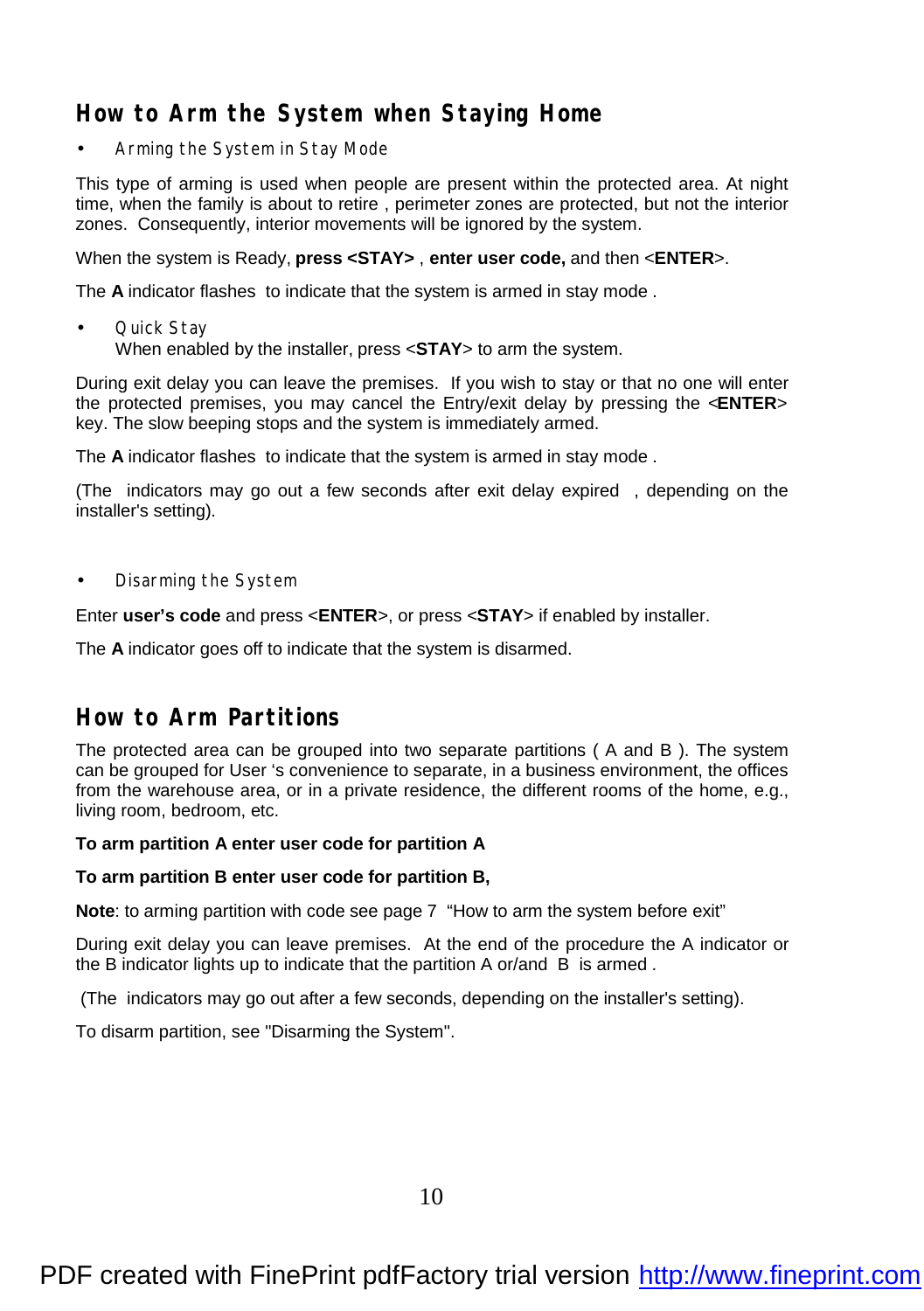#### **How to Bypass Zones**

Bypass any zone that cannot be closed. You can bypass selected zones prior to arming. It is also used to temporarily exclude a faulty zone from service, which requires repair.

To bypass a selected zone, press <**BYPASS**>, the Ready Byp indicator and program indicator lights up to indicate that the system is in bypass mode.

Enter the **zone number** one or more zones ,the zone LED indicators lights up to indicate that the zone is bypassed ,following press <**ENTER**> , the Ready Byp LED flashes to indicate zone(s) bypassed .

To un-bypass, press <**BYPASS**>, enter **zone number,** and <**ENTER**>.

**Note**: Disarming automatically un-bypasses zones.

#### **How to use Chime** (If enable by Installer)

A Chime (Day zone) is a detector that can be part armed while you are at home but working in another part of the building. It can be programmed to operate a buzzer or light to let you know you have a visitor.

To disable this function, press <**CONTROL**> , Program LED and System LED indicators lights up, press the <**PROGRAM**> , Program LED flashes to indicate that Chime is disabled .

To enable Chime mode press <**CONTROL**> and <**PROGRAM**> again Program LED goes off to indicate that Chime is enabled .

#### **Emergency Alerts**

This special key's function is best programmed by your installer to suit your individual situation. Most commonly it is used in a panic situation to sound only the outside siren and perhaps call a monitoring station.

• How to initiate Panic

Press the <**PANIC**> or Press simultaneously <1>and <3>.

• How to initiate Medical Alarm

Press simultaneously <**7**> and <**9**>.

• How to initiate Fire Alarm

Press simultaneously<**4**> and <**6**>.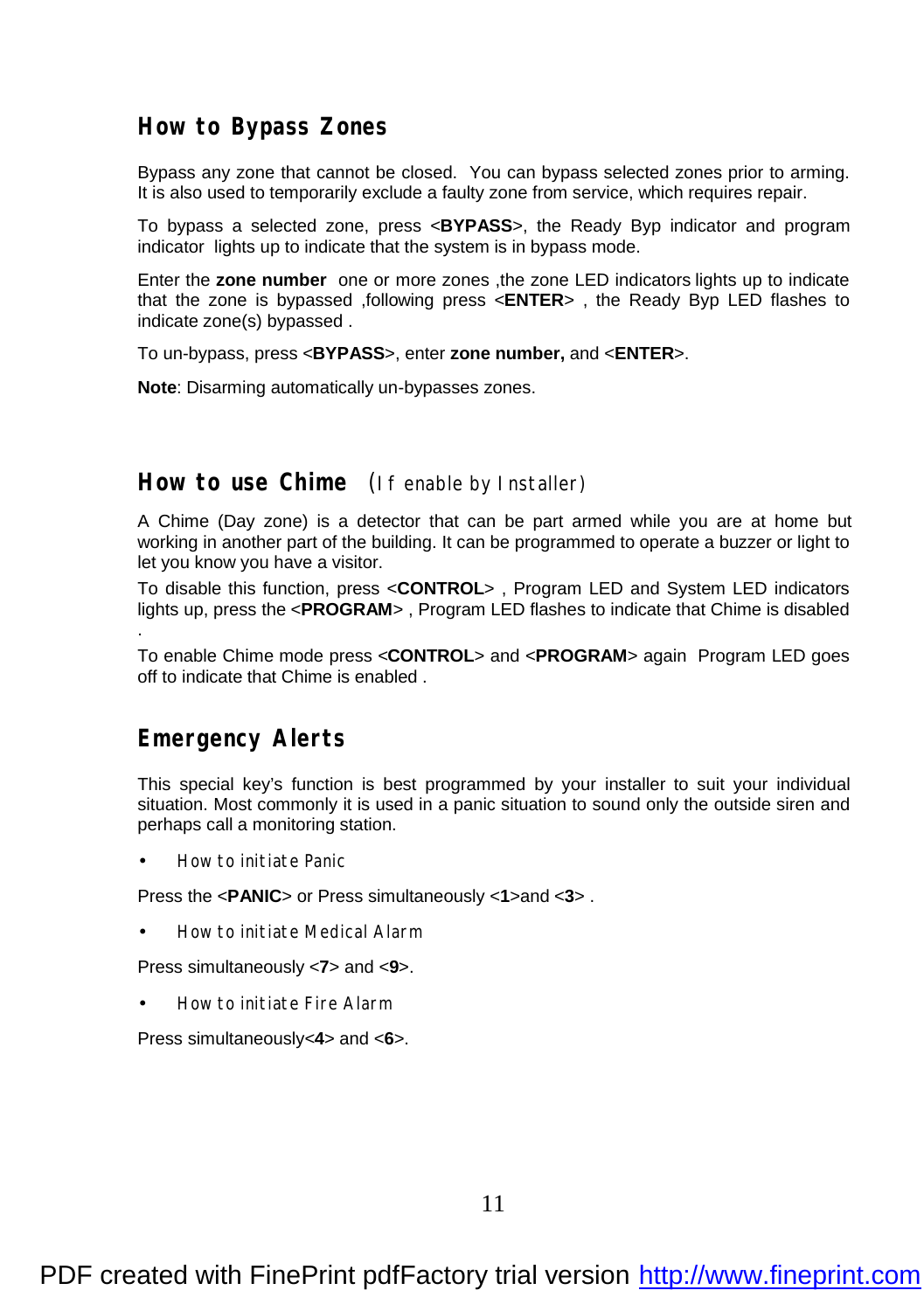#### **Generate Threat or Duress**

If you are compelled to disarm the system under threat, you must enter the duress digit before the user's code to activate the automatic dialer. The duress digit shifts up your usual code by one digit. If your code is 345 and 8 is your duress digit, than entering 8345 will modify your code. The modified duress code will disarm the system in a normal way, but at the same time will activate the dialer silently to report a "duress event" without arousing suspicion. (For details ask installer.)

## **How to Read System Messages**

When viewing the memory events at the keypad by pressing the <**MEMORY**>,the first thing that will always be displayed is the system messages.

If the system led turns ON but no other Zone LED's are ON at the same time, this means that there are no current system alarms. If a zone LED and LED's are ON then this indicates system alarms that have not yet cleared. The LED's 1-8 are pre-defined as to what system alarm they will display. These system alarm indications are shown

 in the table below. Following the display of current system alarms the panel will then sequence through the 127 historical memory events starting at the most recent event. The second table shows the alarm events that can be displayed in memory mode and what indicators are used to show them.

| LED#1    | <b>Battery Low</b>         | LED # 5   Radio Pendant Battery Low   |
|----------|----------------------------|---------------------------------------|
| LED#2    | <b>Mains Failure</b>       | LED # 6   Supervised Detector Failure |
| LED $#3$ | Telephone Line Failure     | LED $# 7$ Zone Inactivity Timeout     |
| LED #4   | Radio Detector Battery Low | LED # 8   Dialer Kiss-off Failure     |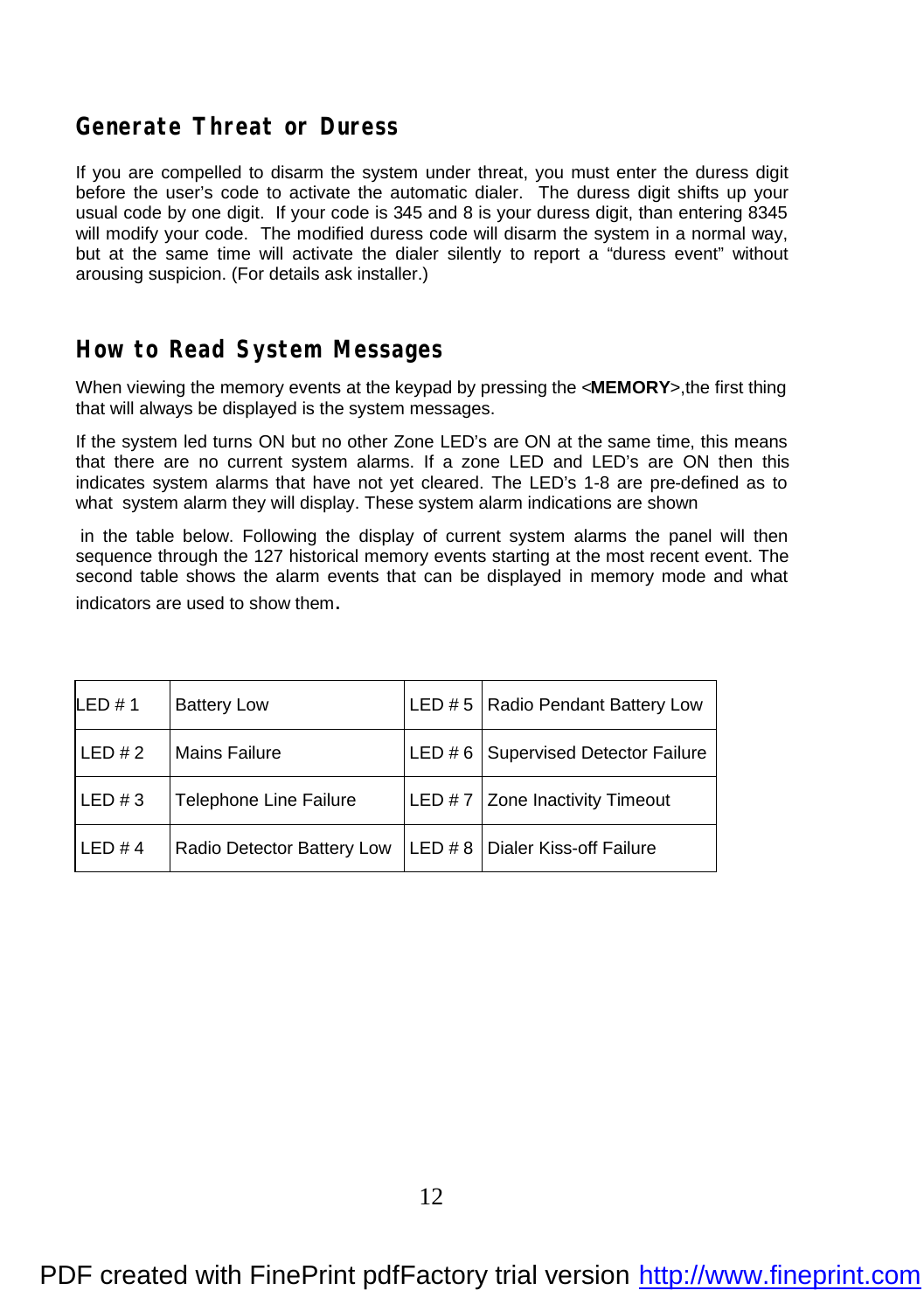## **How to Read Trouble Messages**

Any failure or abnormal events that may occur are indicated by trouble messages, and the Trouble indicator is lit. Press <**MEMORY**> to read out messages and other events stored in memory.

## **How to Display Events from Memory**

The system memory stores the last events. Press <**MEMORY**> to display list of events. Following the display of current system alarms the panel will then sequence through

the 127 historical memory events starting at the most recent event. The second table

shows the alarm events that can be displayed in memory mode and what indicators are used to show them.

The system will display the last event and automatically scroll to the next one every 2.5 seconds, and a beep is emitted. Use the arrow keys to scroll up manually.

Wait until all messages are displayed, or press <**ENTER**> to cancel memory readout.

| <b>EVENT TYPE</b>             | <b>DEVICE</b>                        | <b>INDICATOR</b> | <b>STATUS</b> |
|-------------------------------|--------------------------------------|------------------|---------------|
|                               |                                      |                  |               |
| <b>ACTIVATION</b>             | Zones 1-8                            | $LED's 1-8$      | On Steady     |
| <b>BYPASS</b>                 | Zones 1-8                            | Ready Byp        | On Steady     |
|                               |                                      | I FD's 1-8       | On Steady     |
| <b>DETECTOR TAMPER</b>        | <b>Zones 1-4</b>                     | Trouble          | Flashing On   |
| (SHORT CIRCUIT)               |                                      | $LED's 1-4$      | Steady        |
| <b>DETECTOR TAMPER</b>        | Zones 5-8                            | Trouble          | Flashing On   |
| (OPEN CIRCUIT)                |                                      | $LED's 5-8$      | Steady        |
| <b>CABINET TAMPER</b>         | <b>Cabinet or Satellite</b><br>Siren | Trouble          | Flashing      |
| <b>LOW BATTERY</b>            | <b>Controller Battery</b>            | System           | On Steady     |
|                               |                                      | IFD1             | On Steady     |
| <b>MAINS FAILURE</b>          | <b>Controller Mains</b>              | <b>SYSTEM</b>    | On Steady     |
|                               | Supply                               | IFD2             | On Steady     |
| <b>RADIO ZONE LOW BATTERY</b> | Radio PIR Zone 1-8                   | $LED's 1-8$      | Flashing      |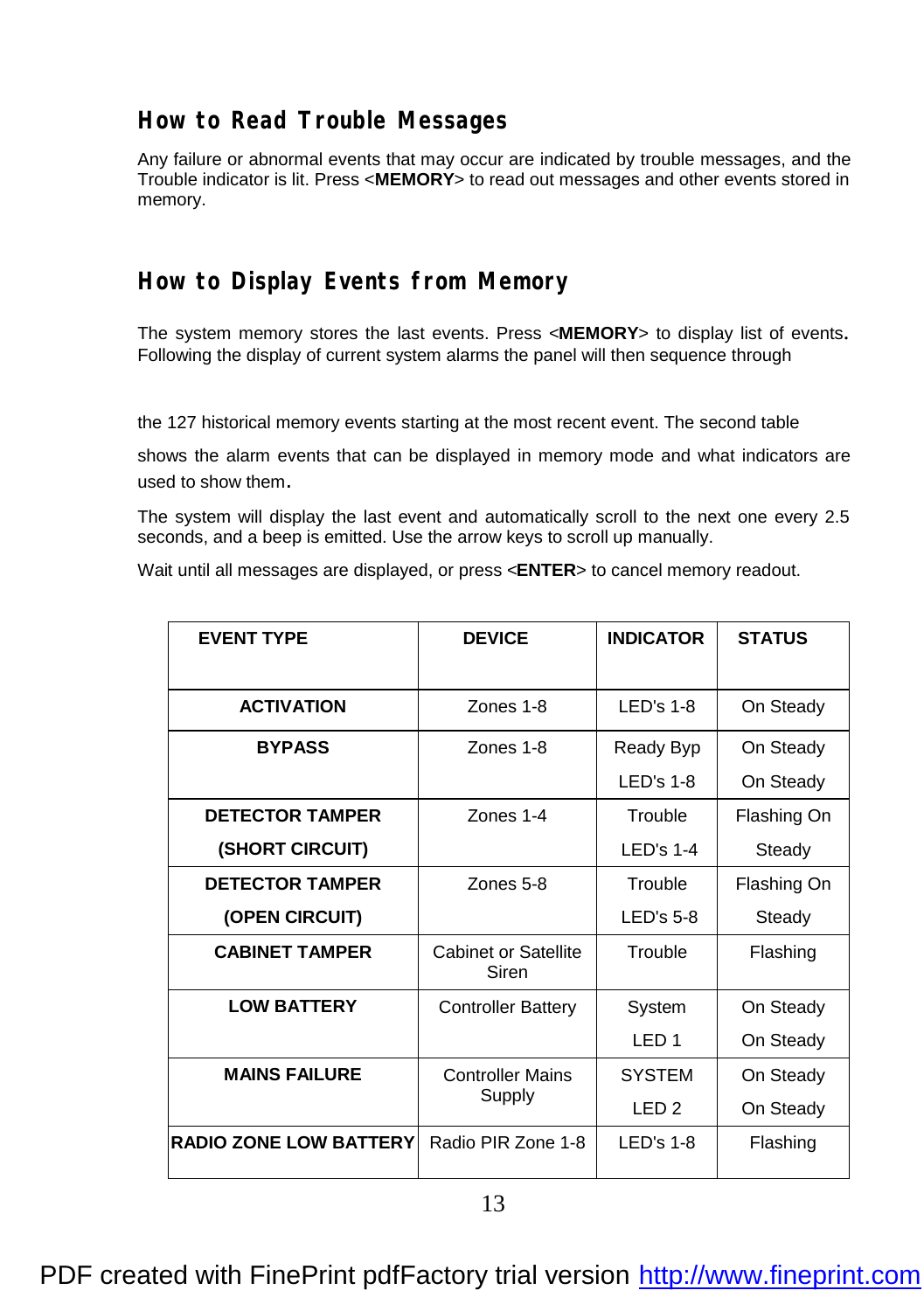| <b>PENDANT LOW BATTERY</b>                                                    | Radio Key User 1-8      | Trouble           | On Steady |
|-------------------------------------------------------------------------------|-------------------------|-------------------|-----------|
|                                                                               |                         | $LED's 1-8$       | Flashing  |
| <b>PANIC BUTTON (or</b><br><b>BUTTONS 1&amp;3 PRESSED</b><br><b>TOGETHER)</b> | <b>Keypad Panic</b>     | System            | Flashing  |
| <b>FIRE ALARM (BUTTONS 4&amp;6</b>                                            | <b>Keypad Fire</b>      | System            | Flashing  |
| <b>PRESSED TOGETHER)</b>                                                      |                         | ARFA A            | Flashing  |
| <b>MEDICAL ALARM (BUTTONS</b>                                                 | <b>Keypad Medical</b>   | System            | Flashing  |
| <b>7&amp;9 PRESSED TOGETHER)</b>                                              |                         | AREA B            | Flashing  |
| <b>PENDANT PANIC</b>                                                          | Radio Key               | System            | Flashing  |
|                                                                               | User 1-8                | <b>LED 1-8</b>    | Flashing  |
| <b>ARMED A</b>                                                                | Area A is Armed         | AREA A            | On Steady |
| <b>ARMED B</b>                                                                | Area B is Armed         | ARFA <sub>B</sub> | On Steady |
| <b>STAY MODE A</b>                                                            | Area A STAY Mode<br>ΩN  | AREA A            | Flashing  |
| <b>STAY MODE B</b>                                                            | Area B STAY Mode<br>ON  | ARFA B            | Flashing  |
| <b>DURESS ALARM</b>                                                           | Duress Alarm            | Trouble           | On Steady |
|                                                                               |                         | AREA A & B        | Flashing  |
| <b>SUPERVISED RADIO ALARM</b>                                                 | <b>Supervised Radio</b> | System            | On Steady |
|                                                                               | Passive Infra-Red       | Trouble           | Flashing  |
|                                                                               |                         | $LED's 1-8$       | Flashing  |
| <b>ZONE INACTIVITY ALARM</b>                                                  | Zones 1-8               | Ready Byp         | On Steady |
|                                                                               |                         | Trouble           | On Steady |
|                                                                               |                         | LED's 1-8         | On Steady |
| <b>TELEPHONE LINE FAILURE</b>                                                 | Phone Line Failure      | Trouble           | On Steady |
|                                                                               |                         | LED <sub>3</sub>  | On Steady |

PDF created with FinePrint pdfFactory trial version <http://www.fineprint.com>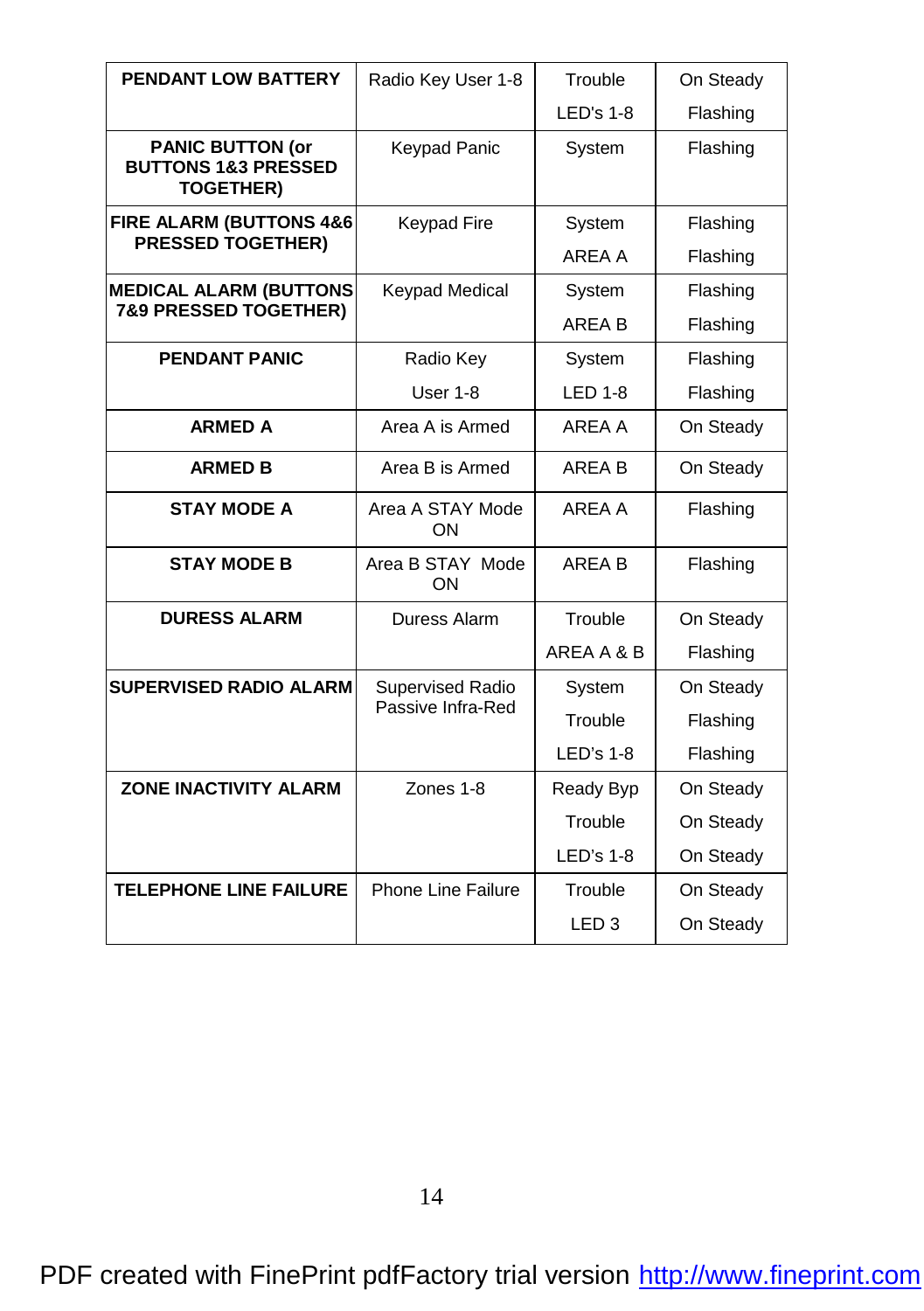#### **How to Control Outputs and Devices**

The keypad enables control of external devices, such as an air-conditioner or heater. To activate or halt a device, **press** <**CONTROL**> , Program and System LED's lights up steady , press the **number of the device ,** up to 8 different devices can be controlled via the keypad ,then press <**ENTER**> to activate or deactivate the selected device. To check what outputs are ON simply press the <**CONTROL**> key , LED's corresponding to device ON lights up .Press <**ENTER**> to return to normal mode.

#### **How to Get into to User Program/Client Mode**

There are 2 levels of program mode, **CLIENT** mode and **INSTALLER** mode. Normally the installer will give you access to the **CLIENT** mode so you can add, delete, or change the user codes. If you request it your installer can provide you with access to the INSTALLER mode as well. To get into CLIENT mode provided the system is NOT armed Press **<PROGRAM>** enter **Master code** and **<ENTER>**. The **Program** indicator lights up to indicate that the system is in User programming mode.

If you get a single long beep at this point and the Program LED doesn't turn on, it means your code cannot access Program mode.

• How to exit program mode

To exit out of program mode press **<PROGRAM>** and **<ENTER>**. The **Program** indicator goes off to indicate that the system is not in User programming mode.

#### **How to Change or Add Codes**

About Master code and User code

The factory default master code (123) is intended as a preliminary control of the alarm system. After PowerWave is installed and put into service, the code can be changed to any code known to the Master user. The Master user can define up to 9 user codes. To limit access rights, the holder of the Master code can ask the installer to define several User profiles.

Access rights are listed below:

- User code has Area A and/or B permission
- User code can arm and/or disarm arm an area
- User code can arm and/or disarm arm an area in Stay mode
- User code can change its code
- User code can change user's code
- User code can change dialler telephone numbers
- User code can alter the real time clock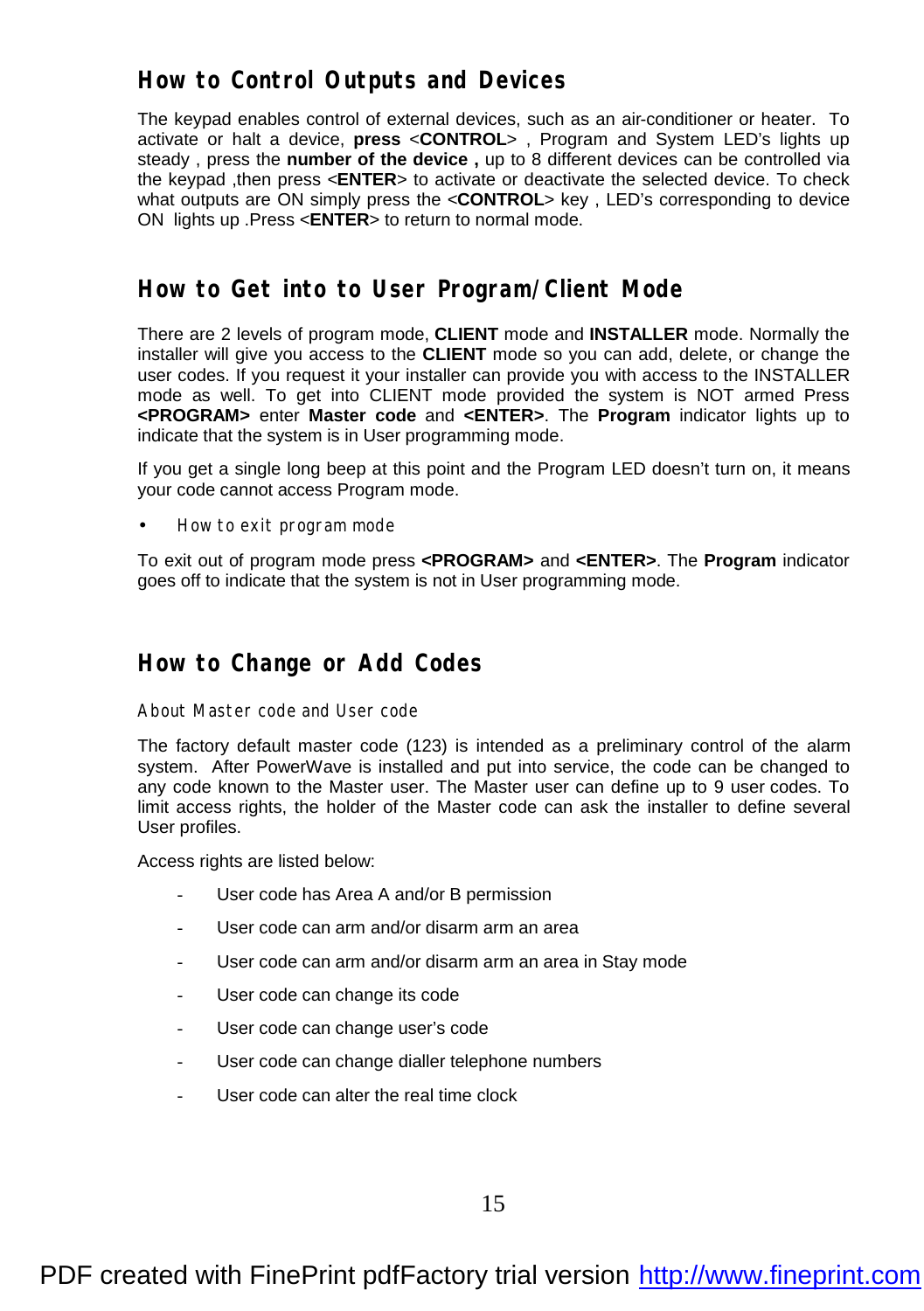## **How to Change Master Code**

While in client mode ,Press <**PROGRAM**> and **1** to change Master code press <ENTER>, the code digit will be flashed back to you . Use the numeric keyboard to enter your new Master code. The code can hold any combination of **1 to 6** digits. It is recommended using a multi-digit code. . Press <**ENTER**> to save your new code , the new code will be flashed to you and 3 short beeps to indicate correct entry or 1 long beep if not accepted. Press <**PROG**> and <**ENTER**> exit user Code Program mode.

#### **How to Add or Change User Code**

While in client mode, press <**PROGRAM**> and the **User number** (**2 to 10**) to add or change the code ,press <**ENTER**>. If there is an existing code already, it will be flashed back to you. Use the numeric keyboard to enter the new code. The code can hold any combination of **1 to 6** digits. Entering the new code will delete the old code. Press <**ENTER**> to **save** your new code , the new code will be flashed to you and 3 short beeps.

Repeat the procedure for all users .

Press <**PROG**> and <**ENTER**> to exit Local Program mode.

#### **How to Delete User Code**

While in client mode, press <**PROGRAM**> and the **User number** (**2 to 10**) you intend to delete, press <**ENTER**>. The code will be flashed back to you . Press <**BYPASS**> to delete User code. Press <**ENTER**> to **save** the change.

Press <**PROG**> and <**ENTER**> exit program mode.

#### **How to set Time and Date**

The alarm system has an internal clock that may be used to automatically Arm or Disarm the alarm or turn Outputs On or off. It is also used to identify when events occurred in memory via the LCD keypad. Should you need to change the Time & Date it must be done from **CLIENT** mode.

To change the Time & Date press

Press **<PROGRAM> <403> <ENTER> <1-7> <ENTER>**

Where  $1-7$  = the current day (1=Sun,  $2 =$  Mon to  $7 =$  Sat)

#### Press **<PROGRAM> <401> <ENTER> <HHMM> <ENTER>**

Where  $HH =$  Hour in 24 Hour Format and MM  $=$  Minutes

#### Press **<PROGRAM> <405> <ENTER> <1-31> <ENTER>**

Where  $1-31$  = the current date

#### Press **<PROGRAM> <406> <ENTER> <1-12> <ENTER>**

Where  $1-12$  = the current month

#### Press **<PROGRAM> <407> <ENTER> <YY> <ENTER>**

Where  $YY =$  current year, e.g. 02=2002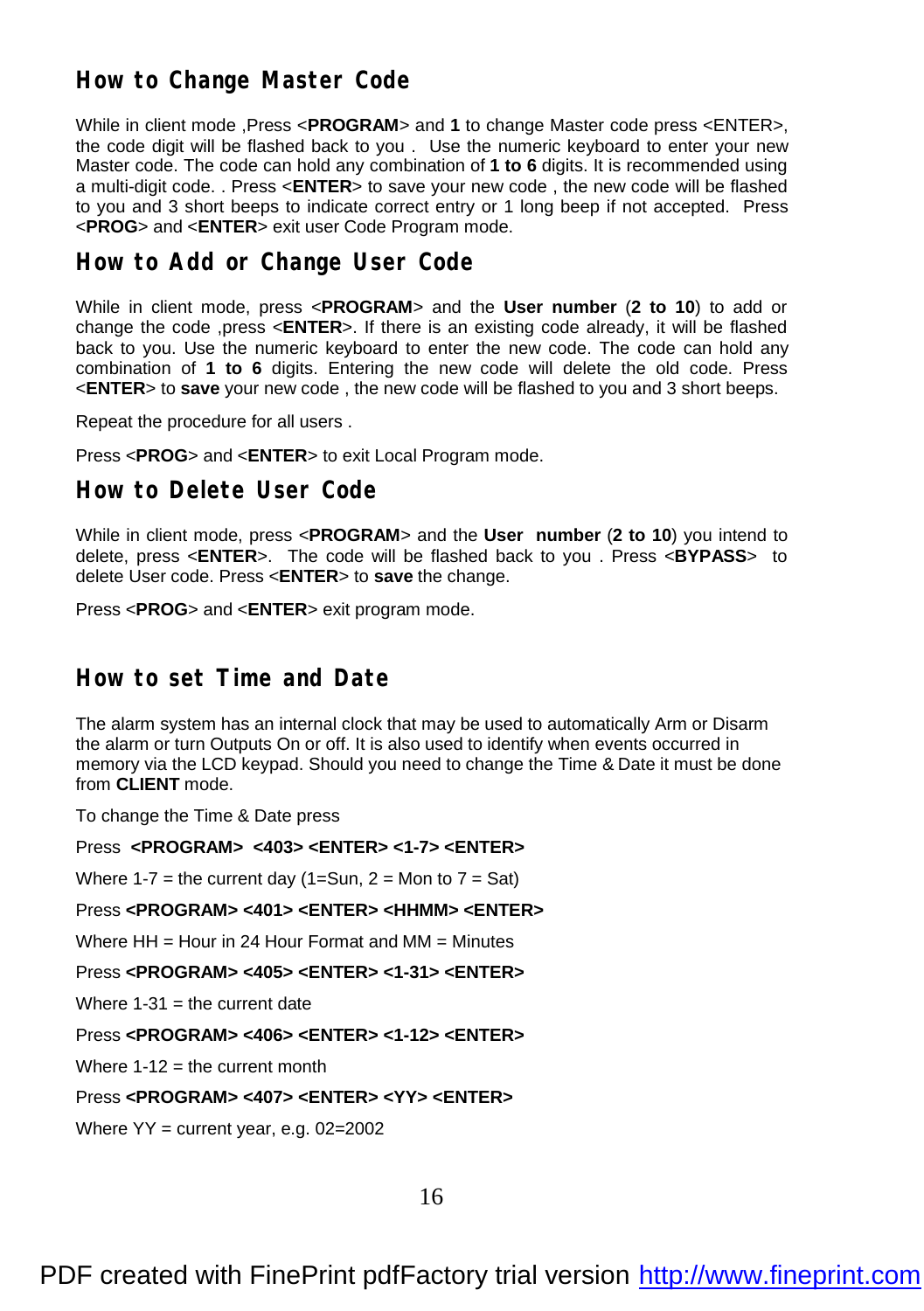## **How to Add or Change Telephone Numbers**

Your panel will accept up to 4 phone numbers with a total of 16 digits. Your panel can be programmed to dial all or any of these depending on the event which has occurred.*(The 4 phone numbers are at program address 501 through to 504).*

While in **CLIENT** mode, key in the following sequence **<PROGRAM> <501> <ENTER>**

(The address for telephone number 1), The existing number will be flashed out at the

 Keypad then enter **<NEW TELEPHONE #> <ENTER>** The new numbers will be flashed back to confirm acceptance.

At any time you can enter in the address for the telephone number just to view the currently programmed value then press the **<PROGRAM>** button to move on to another address.

**Note**: Address 501 = PH # 1, 502 = PH# 2 to 504 = PH# 4.

*(Note: on the LED keypad "0" is indicated by LED "A" and "9" by LED "B")*

#### **How to operate the access control output**

If the alarm system has been set up to allow control of an electric door lock, you can activate the door release function as follows;

#### Press **<CONTROL>** or Press **<CONTROL> enter CODE then <ENTER>**

The Control LED will lights up while the lock is active and turn off as soon as power is removed from the lock.

The Access Control function can either be a single button operation or restricted to requiring a valid User code entry. Both options are shown above. Please consult your installer as to what option may be programmed.

#### **How to start Walk test Mode**

While in **CLIENT** mode a User with the proper authority can start walk-test mode. This special mode latches the alarm signals from detectors at the keypad initiating the test so that one person can trigger every detector connected to the alarm then return to the keypad to verify operation. On terminating Walk-test mode the test results are put into the memory buffer so they can be viewed at a later time.

To start Walk-test mode while in **CLIENT** mode press **<PROGRAM> <627> <ENTER>**

The keypad buzzer will beep at 1-second intervals

Next trigger every detector connected to the panel then return to the keypad and all of the zones that were triggered will be displayed at the keypad.

To terminate Walk-test mode press **<ENTER>**

The keypad will stop beeping and automatically exit **CLIENT** mode.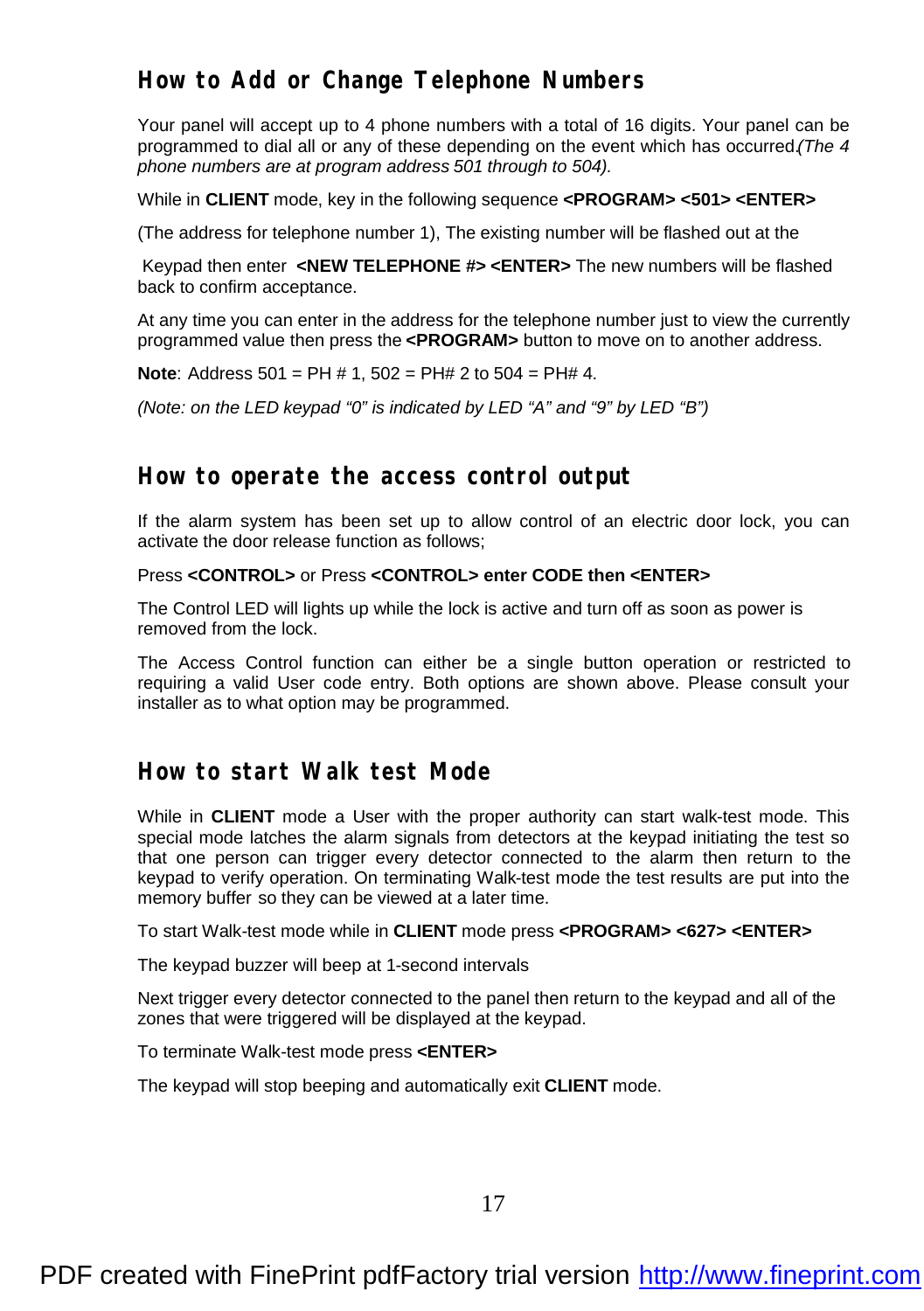# **How Remote Telephone control works**

Another powerful feature available from your alarm is Telephone Control. This feature is a remote control facility which allows valid users to access the panel via a standard touch tone telephone and check or change the Arm/Disarm status of each of the areas, operate each of the eight outputs or turn on an optional Microphone.

The Telephone Control feature is only available on panels fitted with a Voice or DTMF board. The Voice board provides voice prompts to guide you through Telephone control operations whereas the DTMF board provides tones (one Long Tone for ON or three short beeps for OFF).

Please talk to your installer to find out if all or any of these options are available on your alarm.

To perform any of the Telephone Control features you must first ring the phone number, which the panel is connected to. The panel may be set up to answer after a specific number of rings of it may be set-up to use a fax defeat option (ring once, hang up and call back within 30sec). Either way, when you ring the phone number and the panel answers the call, the first thing you will hear over the phone is a burst of modem tone for two seconds. After this tone has stopped you must enter the access code, which is associated with the Telephone menu option you wish to access. *Remember, the code you enter will determine which menu option you access*. If you miss the pause, the panel will repeat the modem tone and then again pause for 5 seconds looking for your access code. This process will be repeated 4 times before hanging up if no valid code is received. When entering codes or other information in Telephone Control the "#" key acts as a "*Clear*" button.

When you have entered the required 4-digit access code the panel will reply with the status message associated with the Telephone Control function you have accessed. For example, lets say we have a code of "2045" to allow Arming & Disarming of Area A. Once the code "2045" has been received the panel checks the current status of Area A and replies with the pre-programmed voice message relating to that status e.g. if Area A is Armed then the Armed message will be sent, if Disarmed then the Disarmed message will be sent. If only the DTMF board is fitted, the voice message is substituted with a long beep if Area A is Armed, and three short beeps if it is disarmed.

Once the status message has informed you of the actual state, you can use the "\*" key to toggle the option on & off or Arm and Disarm, e.g. in our example above, code "2045" accesses Area "A" arming or disarming.

Assuming the status message we received was "*Area A alarm is Armed"* If we press the "\*" key, Area "A" will be Disarmed and we would receive a status message "*Area A alarm is Disarmed" (or whatever message is programmed by the installer)*

While you are on-line with the panel you can move between menu options by entering the code of the option you want to control. Assuming there was a code of "4321" programmed to control outputs. After having used code "2045" to control the Arm/Disarm status of Area A we first press the "#" button to reset all previous entries. Then we can enter the digits "43215" (that is "4321" as the code to control outputs and "5" to select output #5). The current status of output #5 will be given either by the voice message or the appropriate tone and then the status can be changed with the "\*" button on the remote telephone (Note; For output control you must enter in the 4 digit code e.g. 4321 followed by the output number you wish to control, in this case 5).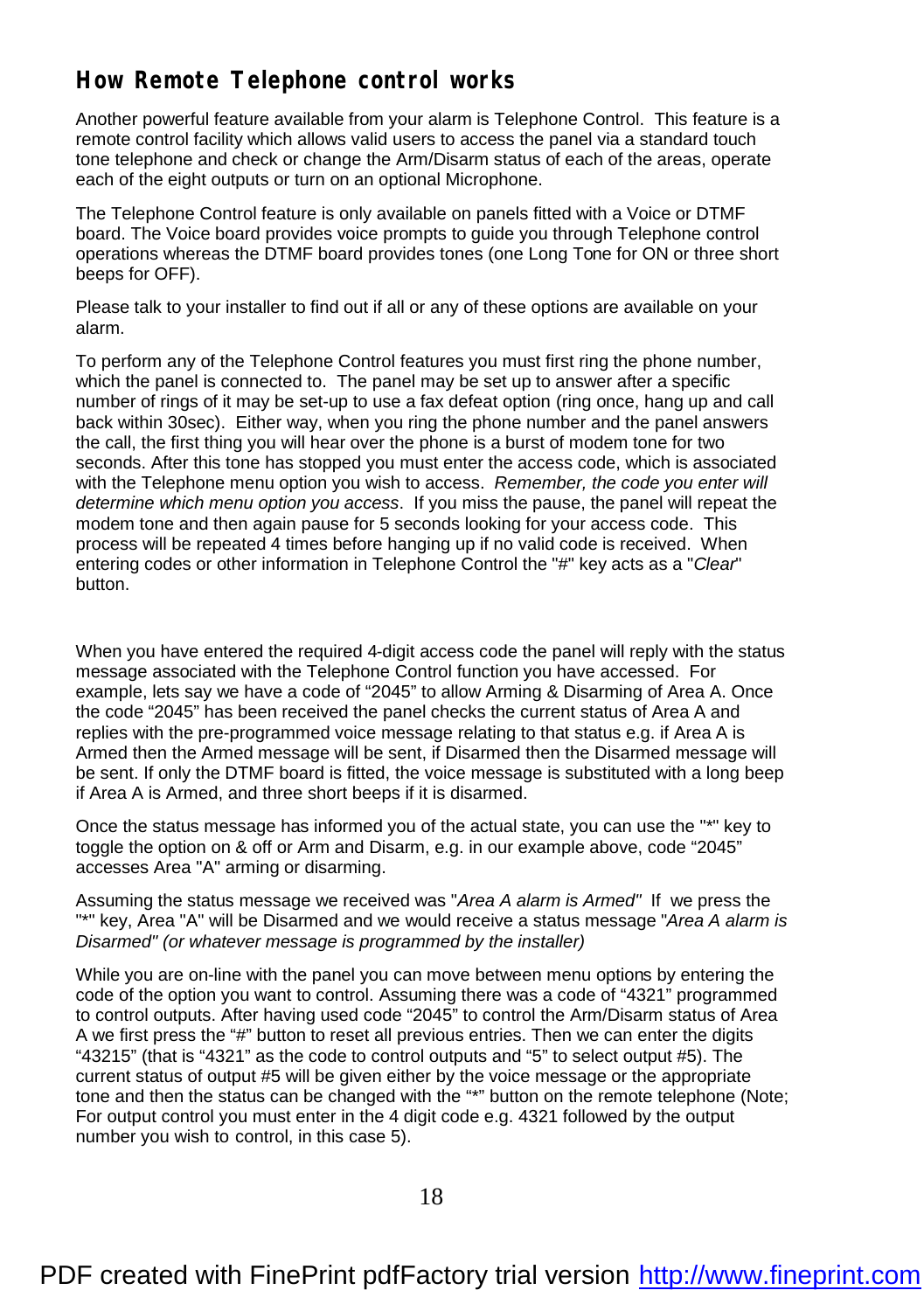At any stage, if you enter in an incorrect code you can press the "#" button on the remote telephone to clear all code entries and then start again.

To turn on the optional Microphone (only available if the Voice Board is fitted) you must enter in the appropriate code followed by the "\*" button. To turn the Microphone off you simply press the "\*" button again.

To end a Telephone Control session simply hangs up the phone. The panel is monitoring the line at all times and 15 seconds after the last key press it will automatically hang up the line. This 15-second timer is active during the whole Telephone control process so a period of 15 seconds without a key press will cause the panel to hang-up.

#### **How Local control works**

If a Telephone control code for outputs is programmed and the output/s are allowed to be locally controlled from the keypad, then entering the 4 digit code at a keypad will blank the display and the zone LED's will now indicate the output status e.g. if output 1 is on zone 1 LED will be on. By now pressing the "1" button at the panel keypad, output 1 can be turned off provided it is allowed to be locally controlled. To leave local Telephone control mode simply press the <ENTER> button and the keypad will return to normal operation. This feature works the same way that "Directly Controlling an Output" works (see page 14) only it requires a code to access the function.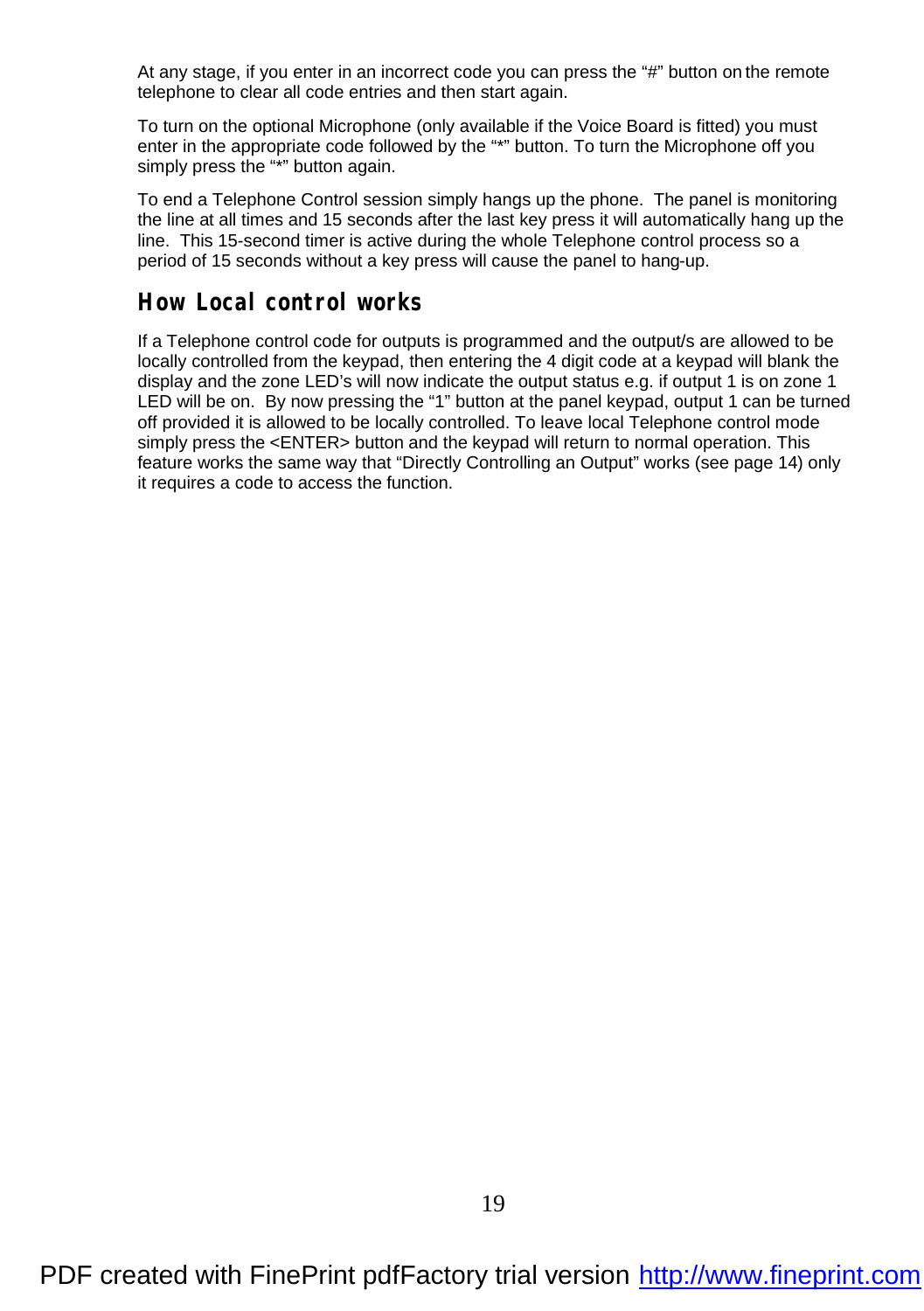# **Warranty**

#### **CROW LIMITED WARRANTY**

(Crow) warrants this product to be free from defects in materials and workmanship under normal use and service for a period of three years from the last day of the week and year whose numbers are printed on the printed circuit board inside his product.

Crow's obligation is limited to repairing or replacing this product, at its option, free of charge for materials or labour, if it is proved to be defective in materials or workmanship under normal use and service. Crow shall have no obligation under this Limited Warranty or otherwise if the product is altered or improperly repaired or serviced by anyone other then Crow.

There are no warranties, expressed or implied, of merchantability or fitness for a particular purpose or otherwise, which extend beyond the description on the face hereof. In no case shall Crow be liable to anyone for any consequential or incidental damages for breach of this or any other warranty, expressed or implied, or upon any other basis of liability whatsoever, even if the loss or damage is caused by Crow's own negligence or fault.

Crow does not represent that this product can not be compromised or circumvented; that this product will prevent any person injury or property loss or damage by burglary, robbery, fire or otherwise; or that this product will in all cases provide adequate warning or protection. Purchaser understands that a properly installed and maintained product can only reduce the risk of burglary, robbery or other events occurring without providing an alarm, but it is not insurance or a guarantee that such will not occur or that there will be no personal injury or property loss or damage as a result. Consequently, Crow shall have no liability for any personal injury, property damage or any other loss based on claim that this product failed to give any warning. However, if Crow is held liable, whether directly or indirectly, for any loss or damage arising under this limited warranty or otherwise, regardless of cause or origin, Crow's maximum liability shall not in any case exceed the purchase price of this product, which shall be the complete and exclusive remedy against Crow.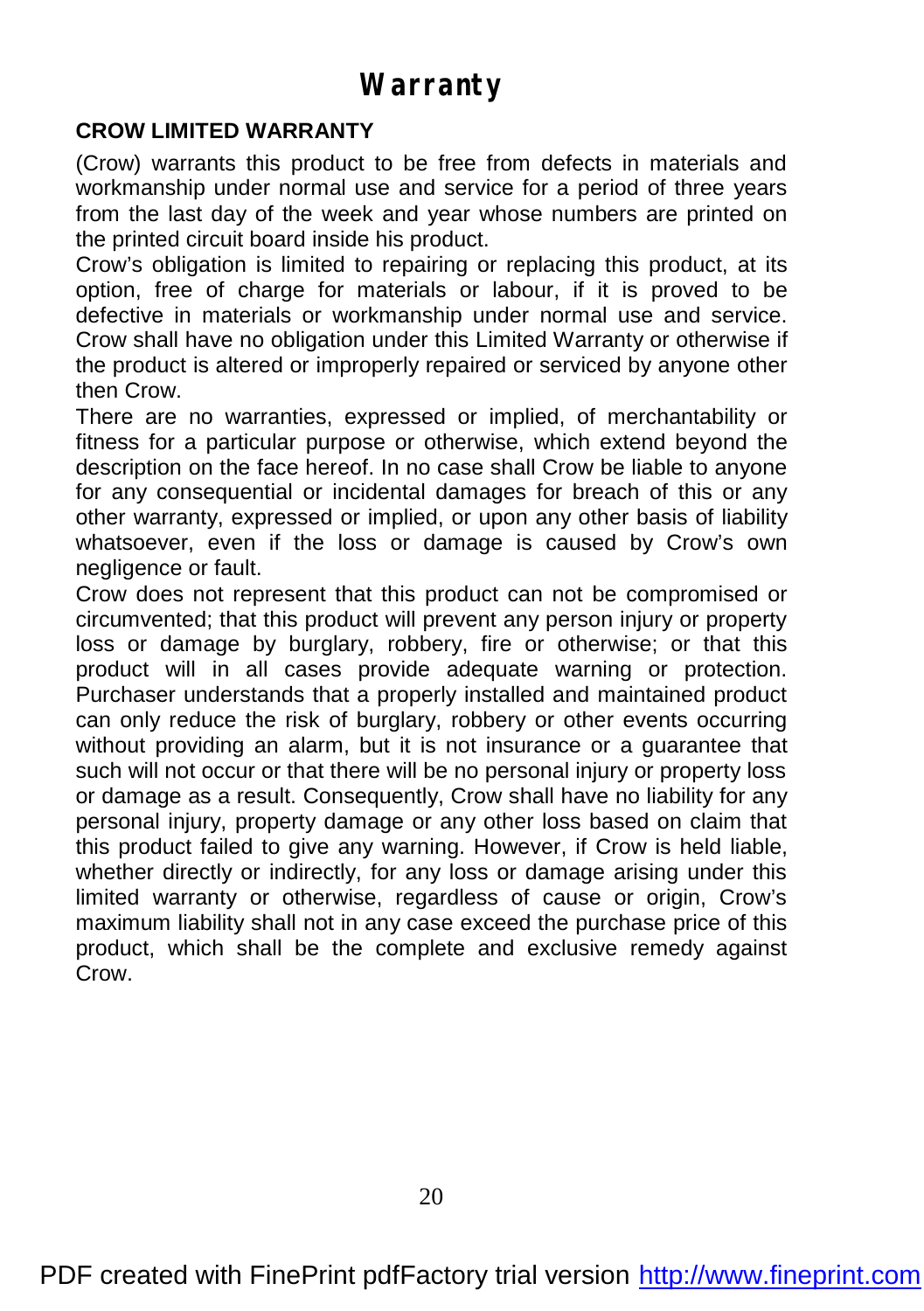#### **Use the following form to record your changes and customizations.**

| <b>User</b> | <b>Name</b> | Out | <b>Device</b><br>Designation | Zone | <b>Zone Name</b> |
|-------------|-------------|-----|------------------------------|------|------------------|
|             |             |     |                              |      |                  |
| 2           |             | 2   |                              | 2    |                  |
| 3           |             | 3   |                              | 3    |                  |
| 4           |             | 4   |                              | 4    |                  |
| 5           |             | 5   |                              | 5    |                  |
| 6           |             | 6   |                              | 6    |                  |
|             |             |     |                              |      |                  |
| 8           |             | 8   |                              | 8    |                  |
| 9           |             |     |                              |      |                  |
| 10          |             |     |                              |      |                  |

#### **COMMUNICATION OPTIONS:**

Monitored o Domestic o Speech o

#### **SERVICING:**

| Can your system be serviced by another technician? | Yes <b>O</b> No <b>O</b> |  |
|----------------------------------------------------|--------------------------|--|
| If yes, Installer Code                             |                          |  |
| INSTALLATION COMPANY DETAILS:                      |                          |  |

Company \_\_\_\_\_\_\_\_\_\_\_\_\_\_\_\_\_\_\_\_\_\_\_\_\_\_\_\_\_\_\_\_\_\_\_\_\_\_\_\_\_\_\_\_\_\_\_\_\_\_\_\_

| Technician | 'hone |
|------------|-------|
|------------|-------|

Installation Date \_\_\_\_\_\_\_\_\_\_\_\_\_\_\_

**SERVICING NOTES:**